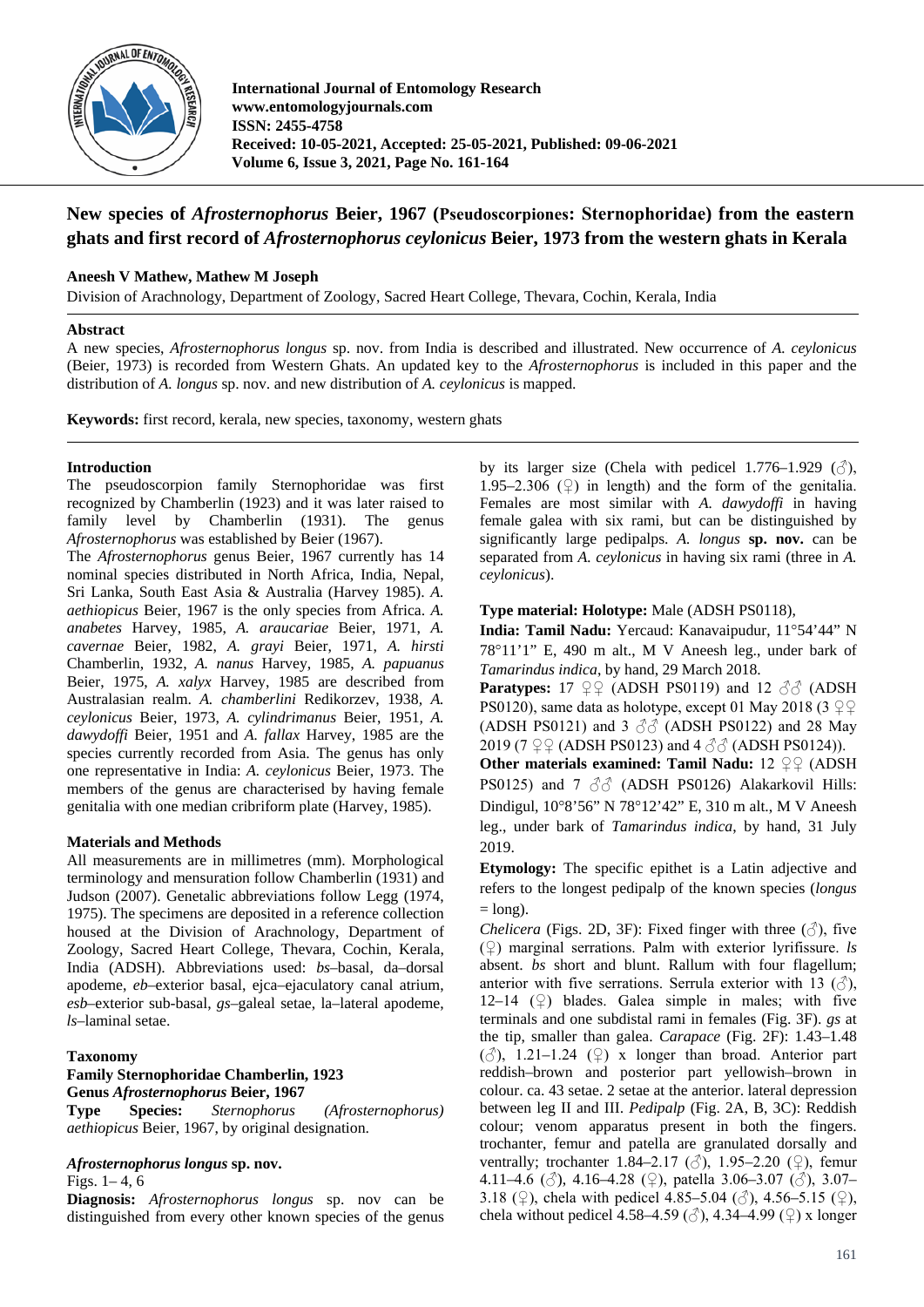than broad. Fixed finger with 26–28 ( $\circ$ ), 27–28 ( $\circ$ ) and movable finger with  $28-31$  ( $\circled{)}$ ),  $27-31$  ( $\circled{)}$ ) teeth. Trichobothria as for *aethiopicus* group, in usual position (Fig. 2A, B). *Opisthosoma* (Figs. 1A–D): Tergites and sternites smooth, IV to XI with 2 granulated patches  $(\delta$  and ♀). Tergal chaetotaxy: ♂, 7–8:8:7:6:6–8:8:8:8:8:7–8:10 (including 4 tactile setae),?:2,  $\varphi$ , 8–9:10:7:8– 10:8:8:8:8:8:7:10 (including 4 tactile setae):?:2. Sternal chaetotaxy:  $\beta$ , 7–9:6–8:8:8:8:6–8:8:10 (including 4 tactile setae):?:2, ♀, 8–11:6–7:4–8:6:7:6:6–7:6:10 (including 4 tactile setae):?:2. *Coxa*: Pseudosternum present. Coxal chaetotaxy:  $\beta$ , 6–7, 8–9, 8–9, 7–11, 9–11,  $\overline{2}$ , 7–9, 9–11:6– 9:8–9:9–12. *Legs* (Figs. 2C, 3A, B): Reddish, smooth, articulation between femur I and femur II is perpendicular. Tactile setae at the base of tarsus IV and at the middle of tibia IV. Leg I (Fig. 3A): trochanter  $0.88-1.09$  ( $\circ$ ),  $0.82-$ 1.21 (♀), femur I 1.0–1.02(♂), 0.88–0.90 (♀), femur II 1.90–1.92 ( $\circ$ ), 1.71–1.82 ( $\circ$ ), tibia 2.97–3.08 ( $\circ$ ), 2.55– 2.63 (♀), tarsus 2.82–2.93 (♂), 2.71–2.81 (♀) x longer than broad. Leg IV (Fig. 2C, 3B): trochanter 1.33-1.41 ( $\circ$ ), 1.53 (♀), femur I 1.28–1.34 (♂), 2.06–2.15 (♀), femur II 1.57– 1.64 ( $\circ$ ), 1.71–1.82 ( $\circ$ ), tibia 3.52–3.73 ( $\circ$ ), 3.02–3.16 ( $\circ$ ), tarsus 2.66–3.01 ( $\Diamond$ ), 2.62–2.95 ( $\Diamond$ ) x longer than broad; *Genitalia* (Figs. 3D, E): male with long, acute dorsal apodemes (Fig. 3D). Female: as for genus (Fig. 3E). *Males:* holotype followed by 11 paratypes: body length 3.967 (3.326–3.607). Carapace 1.506/1.016 (1.427– 1.478/0.995–1.0). Chelicera: palm 0.245/0.175 (0.221– 0.235/0.148–0.162), movable finger length 0.216 (0.178– 0.190). Pedipalps: trochanter 0.816/0.376 (0.661– 0.733/0.358–0.361), femur 1.344/0.301 (1.161– 1.232/0.282–0.307), patella 1.112/0.367 (1.041– 1.086/0.340–0.353), chela (with pedicel) 1.929/0.403 (1.776–1.898/0.366–0.376), chela (without pedicel) 1.850/0.403 (1.678–1.8/0.366–0.376), hand (with pedicel) 1.205/0.358 (1.098–1.161/0.325–0.343), hand (without pedicel) 1.109/ (0.969–1.019/0.325–0.343), movable finger length 0.830 (0.775–0.823). Leg I: trochanter 0.181/0.166 (0.139–0.154/0.157), femur I 0.215/0.209 (0.202– 0.213/0.201–0.203), femur II 0.403/0.209 (0.383/0.201– 0.204), tibia 0.414/0.135 (0.392–0.404/0.127–0.136), tarsus 0.263/0.093 (0.267–0.269/0.091–0.092). Leg IV: trochanter 0.304/0.215 (0.239–0.250/0.179–0.192), femur I 0.393/0.293 (0.367-0.382/0.285-0.297), femur II 0.551/0.334 (0.490–0.507/0.312–0.314), tibia 0.703/0.188 (0.623–0.628/0.176–0.178), tarsus 0.356/0.118 (0.322– 0.335/0.121–0.124). *Females*: paratype followed by 17 paratypes: body length 5.843 (4.617–5.536). Carapace (1.474–1.635/1.185–1.350). Chelicera: palm 0.261/.193 (0.234–0.257/0.175–0.188), movable finger length 0.236 (0.199–0.216). Pedipalps: trochanter 0.817/0.425 (0.768– 0.964/0.389–0.438), femur 1.462/0.341 (1.328– 1.517/0.319–0.359), patella 1.105/0.461 (1.118– 1.324/0.370–0.416), chela (with pedicel) 2.306/0.447 (1.950–2.303/0.427–0.444), chela (without pedicel) 2.198/0.447 (1.856–2.217/0.427–0.444), hand (with pedicel) 1.303 (1.415/0.423), hand (without pedicel) 1.214 (1.296/0.423), movable finger 0.939 (0.957). Leg I: trochanter 0.231/0.190 (0.214–0.221/0.189–0.193), femur I 0.210/0.221 (0.199– 0.251/0.212–0.237), femur II 0.471/0.237 (0.410–0.465/0.221–0.241), tibia 0.475/0.157 (0.417–0.499/0.141–0.156), tarsus 0.277/0.111 (0.302– 0.328/0.098–0.106). Leg IV: trochanter 0.254/0.220 (0.235– 0.319/0.194–0.214), femur I 0.448/0.328 (0.383–

0.423/0.317–0.350), femur II 0.641/0.377 (0.571– 0.638/0.350–0.384), tibia 0.777/0.215 (0.711–0.779/0.190– 0.213), tarsus 0.326/0.113 (0.371–0.404/0.121–0.147).

### **Updated key to species of** *Afrosternophorus*

- 1. Moveable chelal finger with three trichobothria, *b*, *sb* and *t*...*aethiopicus* group...2 Moveable chelal finger with two trichobothria, *b* and *t*....*araucariae* group...12
- 2. Male genitalia with reduced dorsal apodemes...3 Male genitalia with long, tapering dorsal apodemes...5
- 3. Male genitalia with brush-like anterior apodeme; dorsal apodemes parallel sided; Australia...*hirsti* (Chamberlin) Male genitalia without brush-like anterior apodeme; dorsal apodemes, if visible, not parallel sided...4
- 4. Chelal fingers long and strongly curved; male genitalia with short, but prominent, dorsal apodemes, slightly curved; female galea with two distal and one subdistal to subbasal rami; India, Srilanka...*ceylonicus* (Beier) Chelal fingers not especially long or strongly curved; male genitalia with much reduced dorsal apodemes, not visible; female galea unknown; Ethiopia...*aethiopicus*  (Beier)
- 5. Male genitalia with anterior apodeme distally broad; female galea with three distal, one subdistal and two (sometimes one) subbasal rami...6 Male genitalia with anterior apodeme not distally broad; female galea not as above...7
- 6. Chela (with pedicel) 0.83 to 0.895 (male), 0.835 to 1.03 mm (female) in length; Australia...*anabetes* (Harvey) Chela (with pedicel) 0.61 to 0.69 (male), 0.73 to 0.74 mm (female) in length; Papua New Guinea...*papuanus* (Beier)
- 7. Lateral rod of male genitalia with long mid-piece; female galea with atleast two distal to subdistal rami...8 Lateral rod of male genitalia with, or without short, mid-piece; female galea never with three subdistal rami...9
- 8. Chela (with pedicel) 0.74–0.81 mm in length; female galea with two distal, one subdistal and three subbasal rami; Vietnam, Laos?...*chamberlini* (Redikorzev) Chela (with pedicel) 1.77–1.929 mm in length; female galea with five distal and one subdistal rami...*longus* **sp. nov.**
- 9. Chela (with pedicel) less than 0.74 mm in length; female galea with three distal to subdistal rami...10 Chela (with pedicel) greater than 0.90 mm in length; female galea with at least four distal to subdistal rami...11
- 10. Chela (with pedicel) 0.645 to 0.70 (male), 0,68 to 0.74 mm (female) in length; female galea with two distal, one subbasal and one subdistal rami; Papua New Guinea...*gravi* (Beier) Chela (with pedicel) 0.55 to 0.59 (male), 0.56 to 0.61 mm (female) in length; female galea with three distal and one subbasal rami; Australia...*nanus* (Harvey)
- 11. Chela (with pedicel) 1.07 to 1.35 (male, 1.11 to 1.38 mm (female) in length; female galea with six (sometimes five) distal to subdistal rami; Kampuchea, Vietnam...*dawydoffi* (Beier) Chela (with pedicel) 0.935 to 0.95 (male), 1.02 mm (female) in length; female galea with four distal and one subbasal rami; Laos...*cylindrimanus* (Beier)
- 12. Male genitalia with reduced dorsal apodemes; female galea with two distal and four subdistal to subbasal rami; Australia...*xalyx* (Harvey) Male genitalia with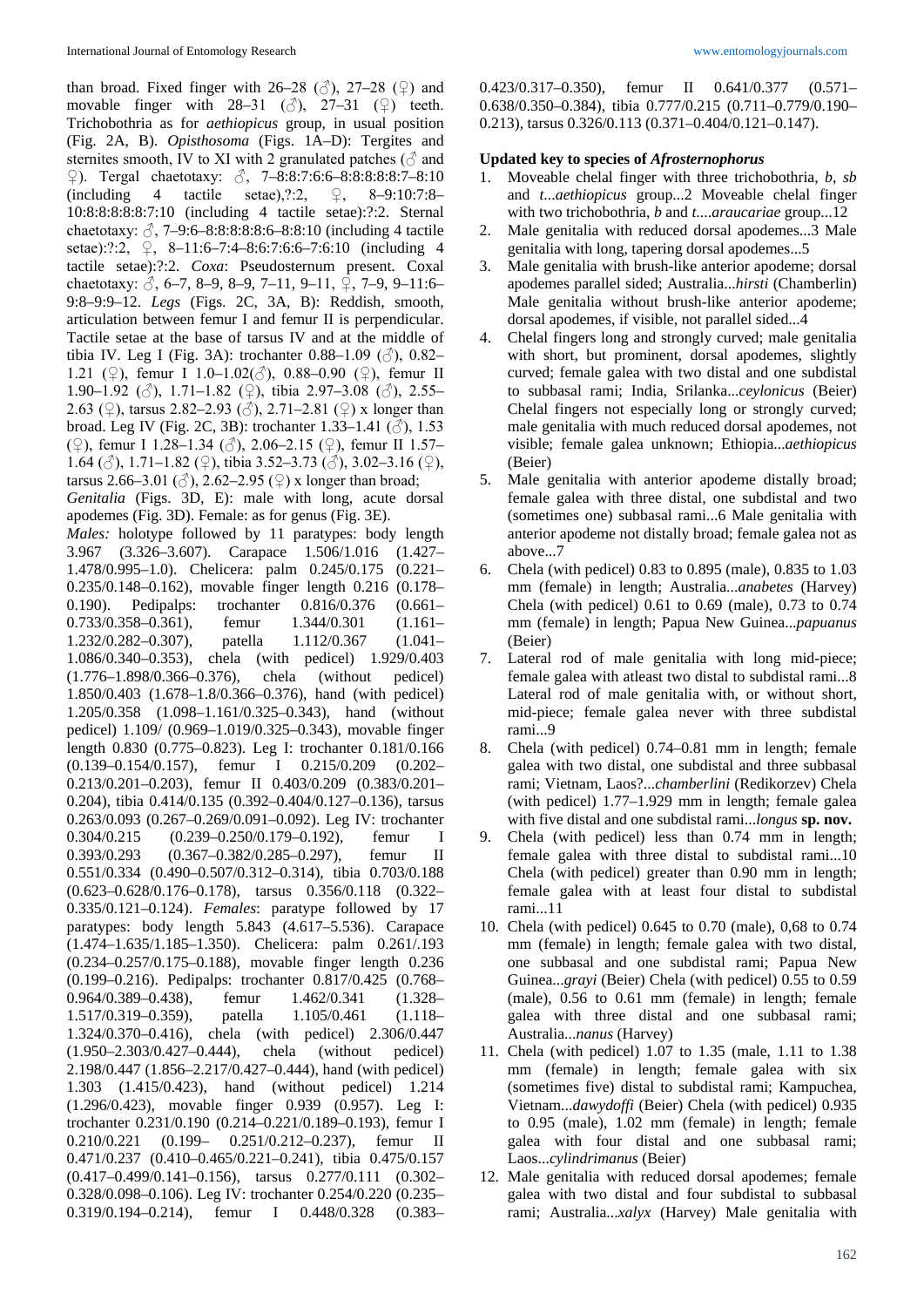long dorsal apodemes; female galea not as above...13

- 13. Chela (with pedicel) 0.805 to 0.82 mm (male) in length, 4.47 to 4.56 times longer than broad; Papua New Guinea...*araucanae* (Beier) Chela (with pedicel) less than 0.70 mm in length, less than 4.00 times longer than broad...14
- 14. Lateral rod of male with short mid-piece; Papua New Guinea...*cavernae* (Beier) Lateral rod of male genitalia with long mid-piece; Vietnam...*fallax* (Harvey)

#### *Afrosternophorus ceylonicus* **Beier, 1973**  Fig. 5

### **New record**

**Karnataka:** 1 ♀ (ADSH PS0129) Shivamoga, 13º59'45" N 75º27'55" E], 690 m alt., 31 January 2020, M V Aneesh leg., under bark of *Tamarindus indica*, by hand, 31 January 2020.

**Kerala:** 12  $\mathcal{Q} \mathcal{Q}$  (ADSH PS0127) and 7  $\partial \mathcal{Q}$  (ADSH PS0128) Attappadi, 11°9'26" N 76°37'24" E, 310 m alt., M V Aneesh leg., under bark of *Tamarindus indica*, by hand, 4 March 2020.



**Fig 1:** *Afrosternophorus longus* **sp. nov.** A, B male holotype; C, D female paratype. Scale bars: A–D 2 mm.



**Fig 2:** *Afrosternophorus longus* **sp. nov.** Female: A Left chela, lateral; B Left chela, dorsal; C Arolium, Leg IV; D Chelicerae; E areole of trichobothria *eb* and *esb*; F Carapace.



**Fig 3:** *Afrosternophorus longus* **sp. nov.** A–D Male: A Leg I, lateral; B Leg IV, lateral; C Left pedipalp, dorsal; D Anterior portion of male genitalia, ventral aspect; E Female genitalia; F Galea, female. Scale bars: A, D, E 0.2 mm. B, C 0.5 mm. F Not to scale.



**Fig 4:** Field photograph of *Afrosternophorus longus* **sp. nov.**



**Fig 5:** *Afrosternophorus ceylonicus* Beier, 1973 A, B male; C, D female. Scale bars: A–D 1 mm.